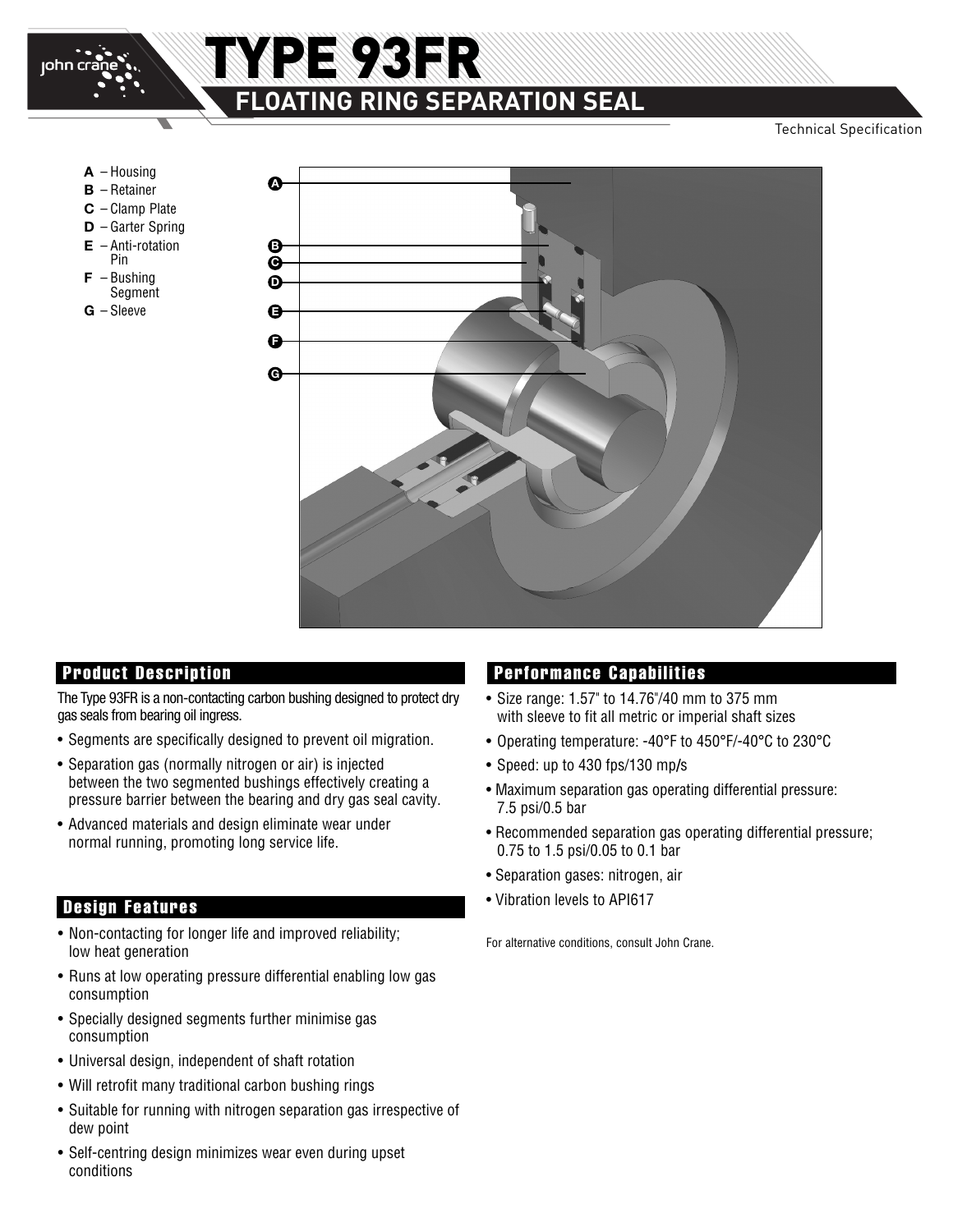# TYPE 93FR **FLOATING RING SEPARATION SEAL**

Technical Specification

### **Required Installation and P&ID for Type 93FR Separation Seal**

john cra



Separation gas can be pressure controlled (recommended, to minimise gas consumption) or flow controlled. Typical example shown, variations may be necessary depending on individual circumstances including availability and quality of separation gas and safety considerations.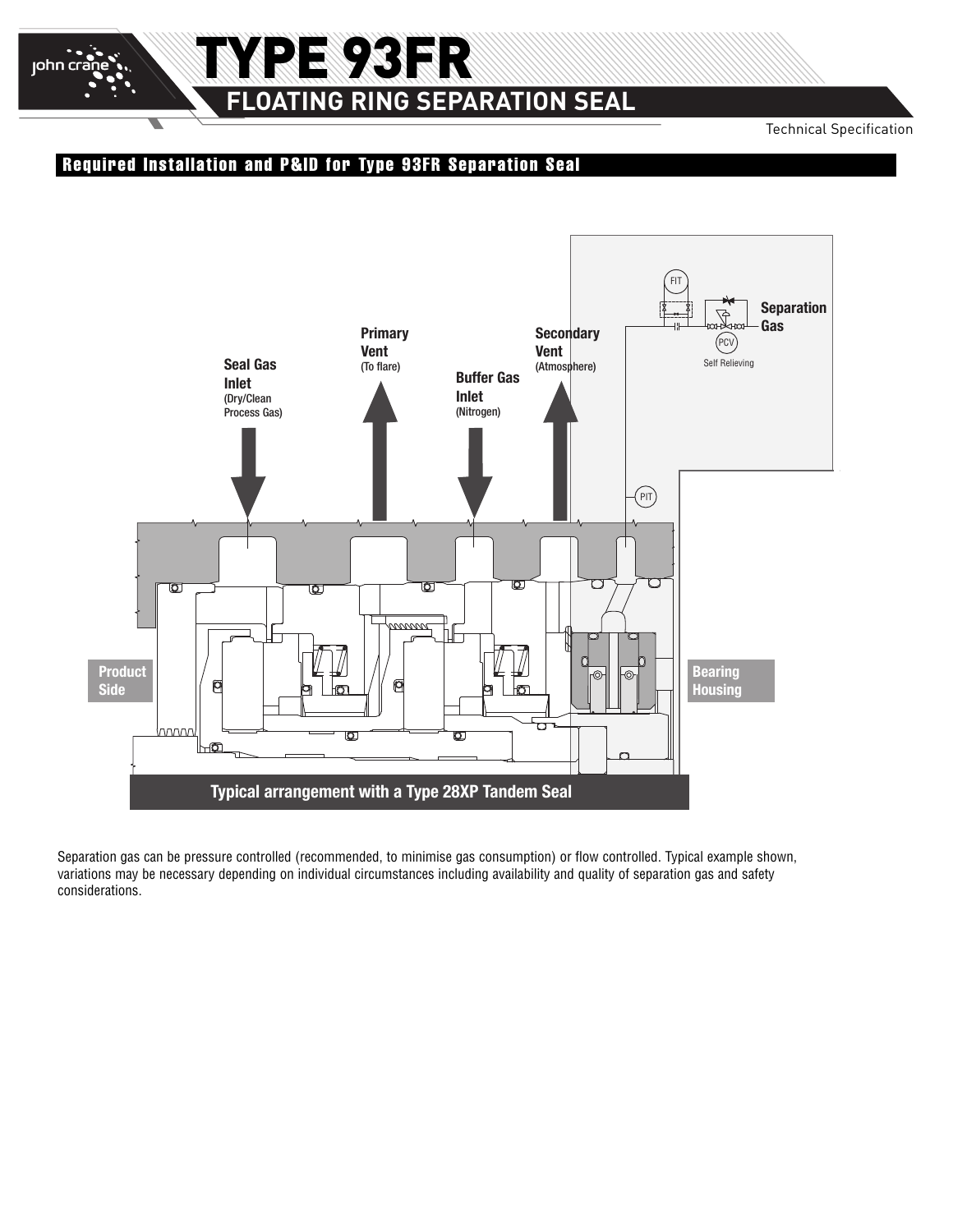Technical Specification

#### **Type 93FR Consumption Rates**

john cra



Shaded areas indicate expected consumption ranges for typical application conditions. Actual consumption is dependent on application speed, temperature and individual installation.